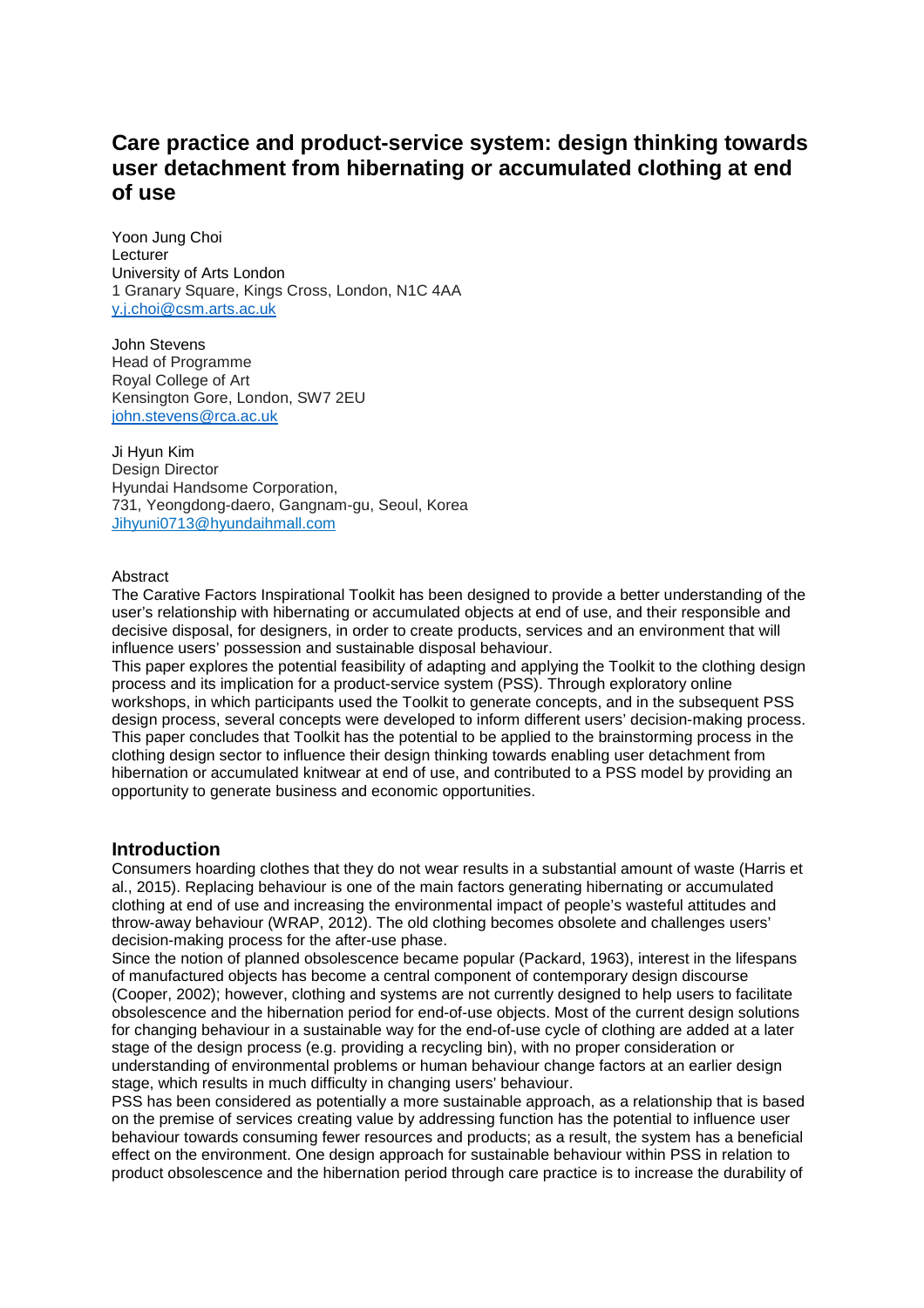the relationship between user and product through an emotional bond (e.g. maintenance service). Care practices have been explored by focusing on creating a relationship between users and objects, proposing ways to handle the product with care and suggesting various repair methods or upcycling methods to extend product lifetimes and postpone their replacement, thus prompting less consumption (e.g. Chapman, 2005; Walker, 2006; Schifferstein and Zwartkruis-Pelgrim, 2008; Mugge et al., 2010; Niinimäki and Koskinen, 2011).

There is a pragmatic approach within care practice, involving responses that are less emotional around responsibility or a commitment to objects' end of use, which allows users to recognise the value of the object and identify an appropriate place for it to be taken care of (Choi, 2018). This approach involves decoupling the ownership and attachment between users and products by exploring ways to possess less (e.g Botsman and Rogers), including reuse and sharing by multiple users or returning them to the manufacturer (e.g. Mud jeans). Van Nes (2010) pointed out the risk of applying product attachment strategies to every occasion: "it is unrealistic to seek to increase attachment to all products". In response to this statement, the pragmatic approach aims to maximise the resources' value when the object is in use; also, by recovering and regenerating them when they are no longer in use, the input of natural resources is minimised. Such an approach has been established based on nursing practice. In nursing practice, care-giving behaviour is as much about maintaining or mending subjects (that is, patients) as it is about ways to "let things go peacefully" (Watson, 1985, p7) and about "projecting hope in a shared future" (Jones, 2013, p16). The process aims to sustain a subject's condition, or, where this is not possible, to reduce the pain and distress of the inevitable to enable them to "let go peacefully" (Watson 1985, p.7). For this approach to be viable and sustainable, the bond of ownership between users and hibernating or accumulated objects at end of use needs to be loosened, facilitating their "letting go" and reuse, their return to the manufacturer, or sorting them to enable recycling behaviour (Choi, 2018). Those behaviours are environmentally significant and move towards sustainable behaviour that is based on its impact and users' interaction with products and services, particularly in relation to the disposal phase.

## **Research Methodology**

Denscombe (2010, p.6) writes that an Action Research strategy's purpose is "to solve a particular problem and to produce guidelines for effective practices". In an Action Research methodology, the researchers take action by setting themselves within the practice and involving themselves by creating or promoting change (Lewin, 1946). In this study, the designer-researcher was both the creator of the tools and the observer of their use, thus acting in and on the context being investigated, in keeping with an Action Research methodology (Lewin, 1946).

# **5 Motive-Caring Themes**

In order to explore the dimensions of caring for one's possessions, this study uses Blustein's four forms of care (Blustein 1991, 121–130; Shaw, McMaster, and Newholm 2016), namely *affection, responsibility, commitment and benevolence*, and Tronto's caring factor (Tronto, 2993), *empathy*, and applies them to care-giving behaviour from a user-object relationship perspective. Figure 1 illustrates Five Motive-Caring Themes. The theme of *affection* is located in the centre of the framework, as all four emotions are driven by affection (Blustein, 1991). The framework is then organised into four themes of inspirational factors that might apply to the generation of concepts.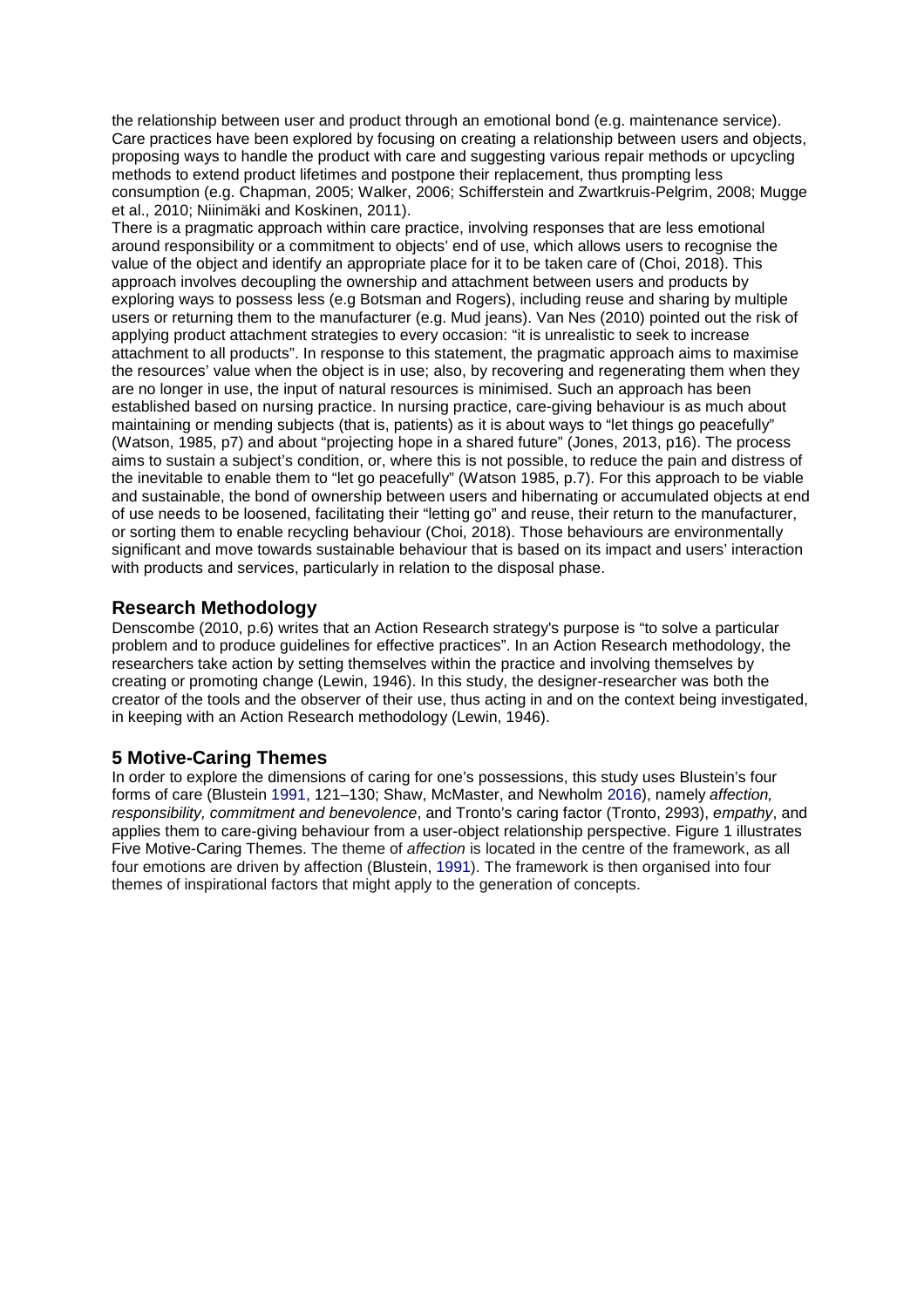

Figure 1. Five Motive-Caring Themes

# **Carative Inspirational Factors and the Toolkit**

The word 'carative' in caring science defines it as "love and charity" and the motive for all caring. The caring process aims to sustain and maintain (or enhance) a subject's condition, or, where this is not possible, to reduce the pain and distress of the inevitable to enable them to let go peacefully. Metaphorically, care practice is viewed as a process that understands the quality and value of objects, accepting their condition to respect their current state and sending them to a place where there is the opportunity to recapture and re-recognize their value (Purtilo and Doherty, 2010). Such a caring process could influence a user's view on an object's value at the end-of-use stage, and aims to encourage users' commitment to, and responsibility for, preserving the value of the current product condition for other positive opportunities. Carative factors are seen as interactions between care-giver and care-receiver that can be employed to enhance this experience.

Thirty-seven influential factors that were found during the research had a direct impact on creating original carative factors for influencing behaviour. The underlying motivational factors for each theme were extracted from the process of translating caring factors from nursing practice to design by using metaphor, and translated to a user-object context with phrases more applicable to the process of design (Choi, 2018). A collection of inspirational factors was categorised within the four themes in a card format to inform designers. Each factor contains a relevant quote related to the factor, an inspirational question, and examples of the carative factors as applied in design (Figure 2). The aim of the Toolkit is to allow designers to explore ideas through provocative and inspirational questions, to enable different ways to approach design challenges and to drive creative solutions.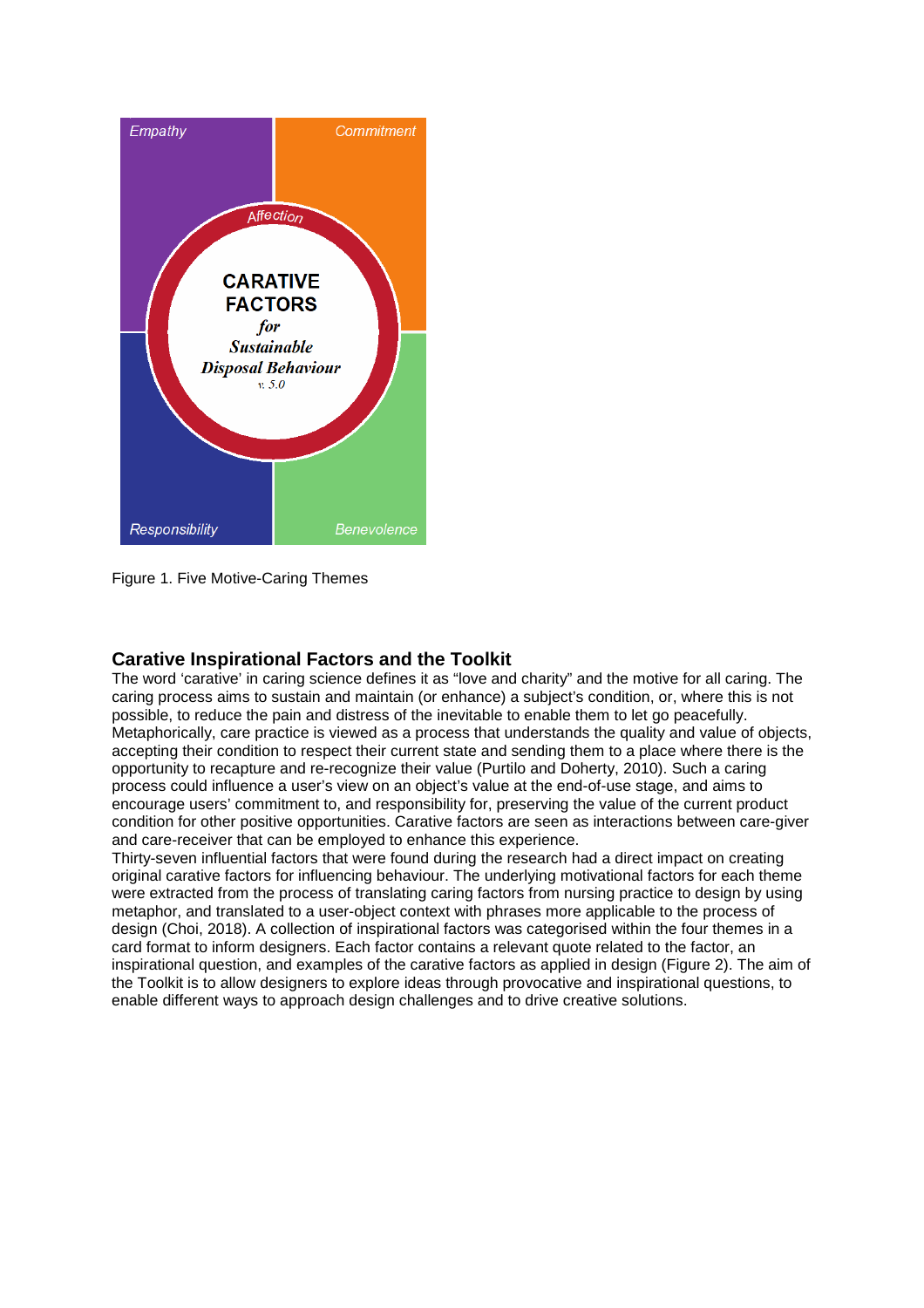

Figure 2. Examples of the carative factors and the front and back of each card.

## **User Types**

Three different kinds of user types are included in the Toolkit in order to help participants visualise users with different behaviours and attitudes. These are "Attentive users", "Cautious participants" and "Careless consumers". Figure 3 shows three different user types and their characteristics.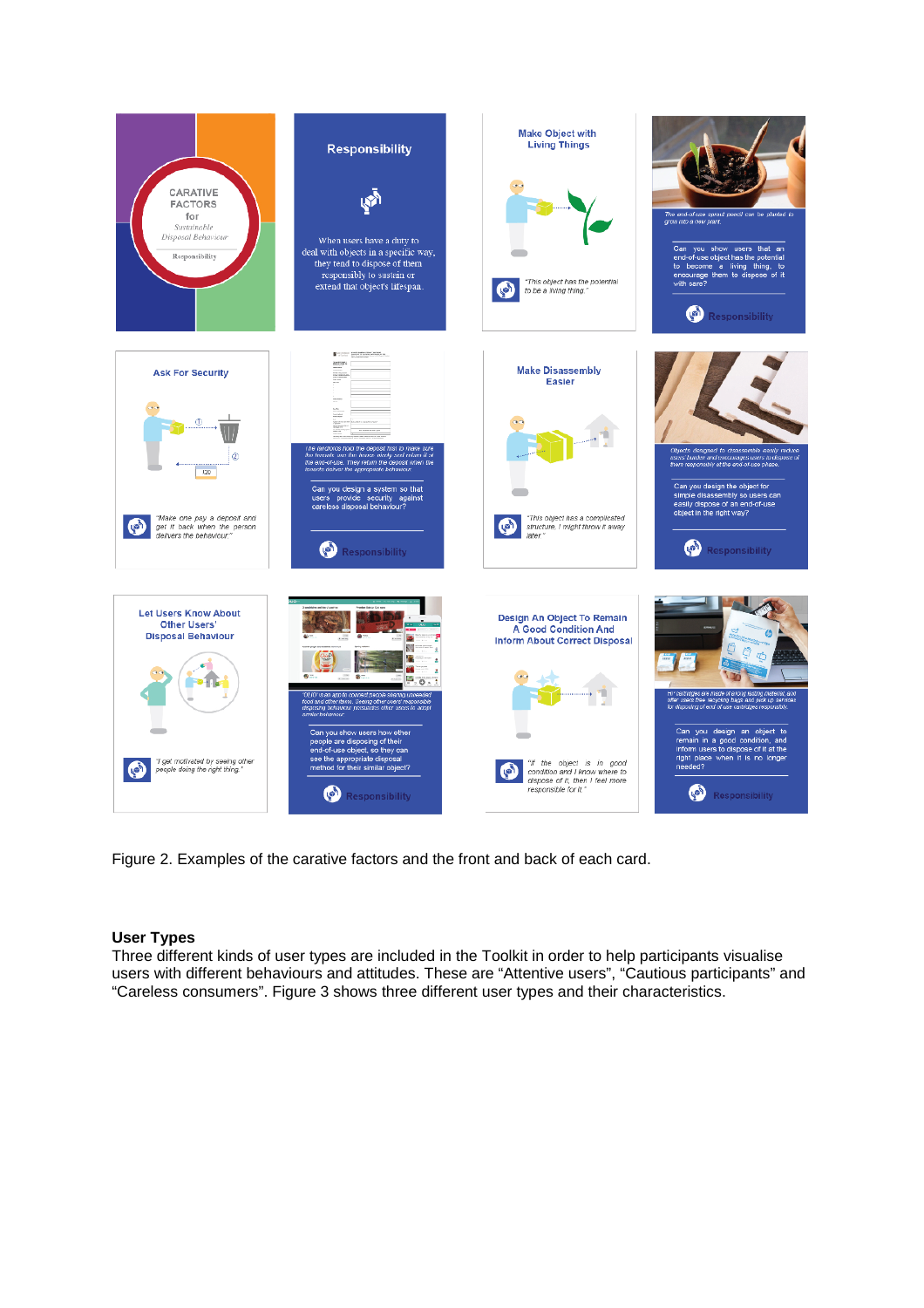

# About the user:<br>Attentive User

"I do as much as I can to help with<br>environmental problems."

"I find new users when I have finished<br>with my possessions."

"I actively look for opportunities to pay products to other users rather the waiting for opportunities to occur."

"I think about what I should do with<br>products I don't really need." "I know what I want."



#### About the user: Cautious Participant

"I try to help the environment. I do a few<br>things but would like to do more as long<br>as I see others are too."

"I sometimes forget to recycle or to<br>donate to charity shops, but I would like<br>to do a bit more,"

"I don't want to spend too much time<br>and effort." "Too many choices could put me off."

"I don't like change."



About the user: **Careless Consumer** 

 $\frac{1}{2}$  care about environmental<br>issues. I am just living life the way I<br>want to."

"I bin products when I am finished with

"I don't investigate further action when<br>I am done with objects."

"My situated environment could<br>generate careless behaviour,<br>particularly when I am in a situation of

Figure 3. Three user types

#### Online workshop: Knitwear

The online workshop was conducted in collaboration with the knitwear department at Hyundai's Handsome Corporation. It involved eight knitwear designers and two product and service designers. At the first session, participants were asked to reflect on their current design process in relation to the design challenge of enabling a user to detach from accumulated or hibernating knitwear. Figure 4 illustrates the current knitwear design process. Selecting sustainable yarn was the most common method they had already considered to tackle the hibernation period for end-of-use knitwear. It was observed that it was challenging for participants to extend their ideas beyond the utilisation of sustainable materials. All participants stated that the end-of-use phase was not sufficiently considered during the early stages of the design process, which could have an impact on the hibernation period of the garments. Understanding the design opportunities through reflection on the current design process helped the designers to envisage appropriate interventions through the use of the Toolkit. The underlying aim of this workshop was to apply the Carative Factors Inspirational Toolkit to the knitwear design process to influence designers' system-level design thinking toward enabling the user's detachment from hibernating or accumulated objects at end of use and to develop ideas, to provide a critical research environment to enable the examination of the carative factors and for the original design to be produced. In the following session, the Toolkit was distributed to designers to be discussed and tested in the context of knitwear design through an interdisciplinary creative workshop.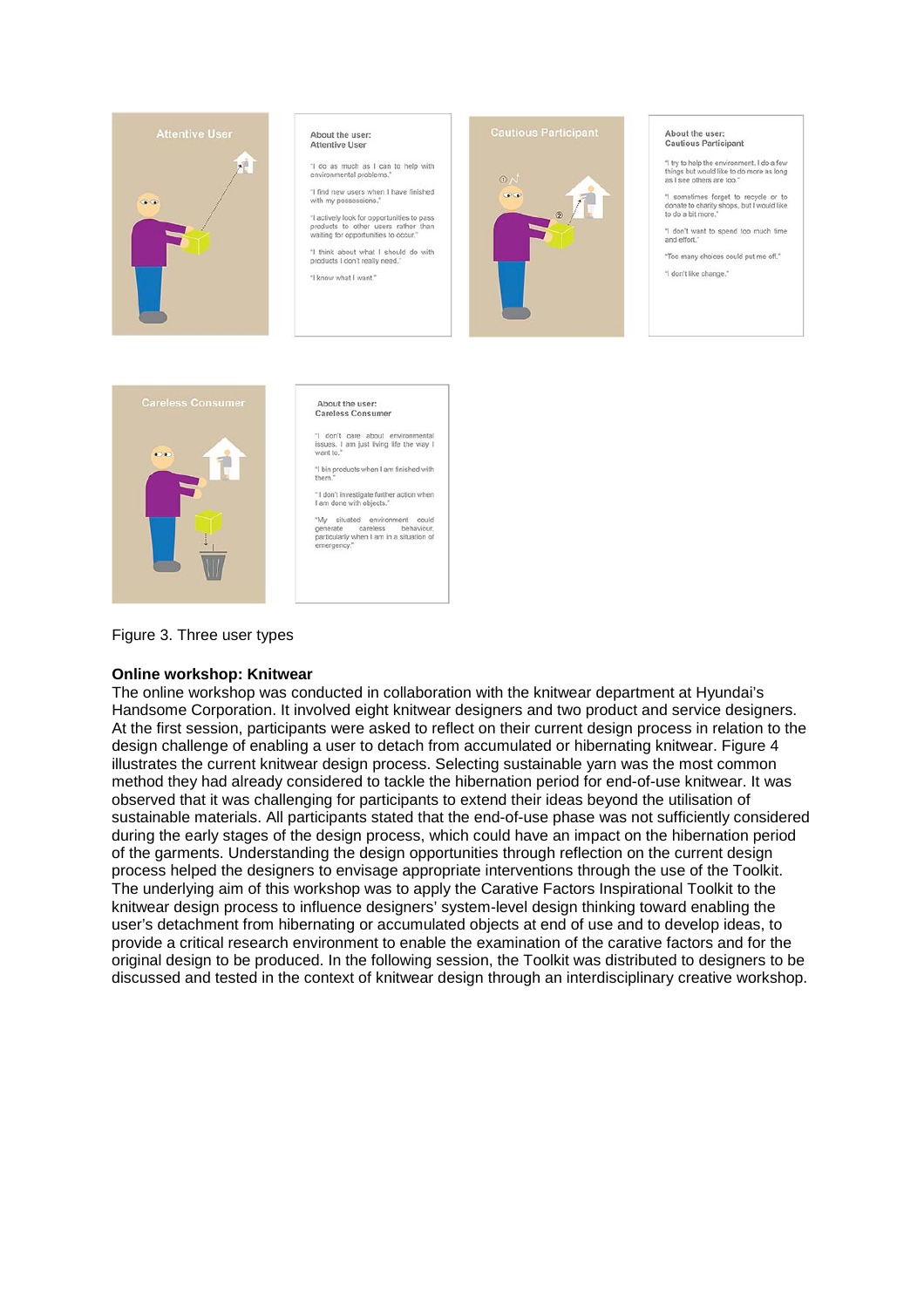

Figure 4. Knitwear design process

The participants were divided into two groups to generate design concepts using an online version of the Toolkit's carative factors inspirational cards, exploring how design could help and enable users to let go of hibernating or accumulated knitwear at end of use responsibly and decisively. This also enabled them to review the feasibility of the toolkit. The Toolkit was emailed to the designers prior to the workshop, and the designers were allowed to select the factor most suitable for their idea exploration. They were allowed to freely discuss, explore, draw and write down ideas, whichever came to mind first to fit an appropriate user type. Drawing ideas during the online workshop was challenging for certain participants, so both groups sent their written or drawn ideas by email after the session. Thirty-four design concepts were explored using this toolkit and the concepts were summarised according to user types and caring themes (Table 1).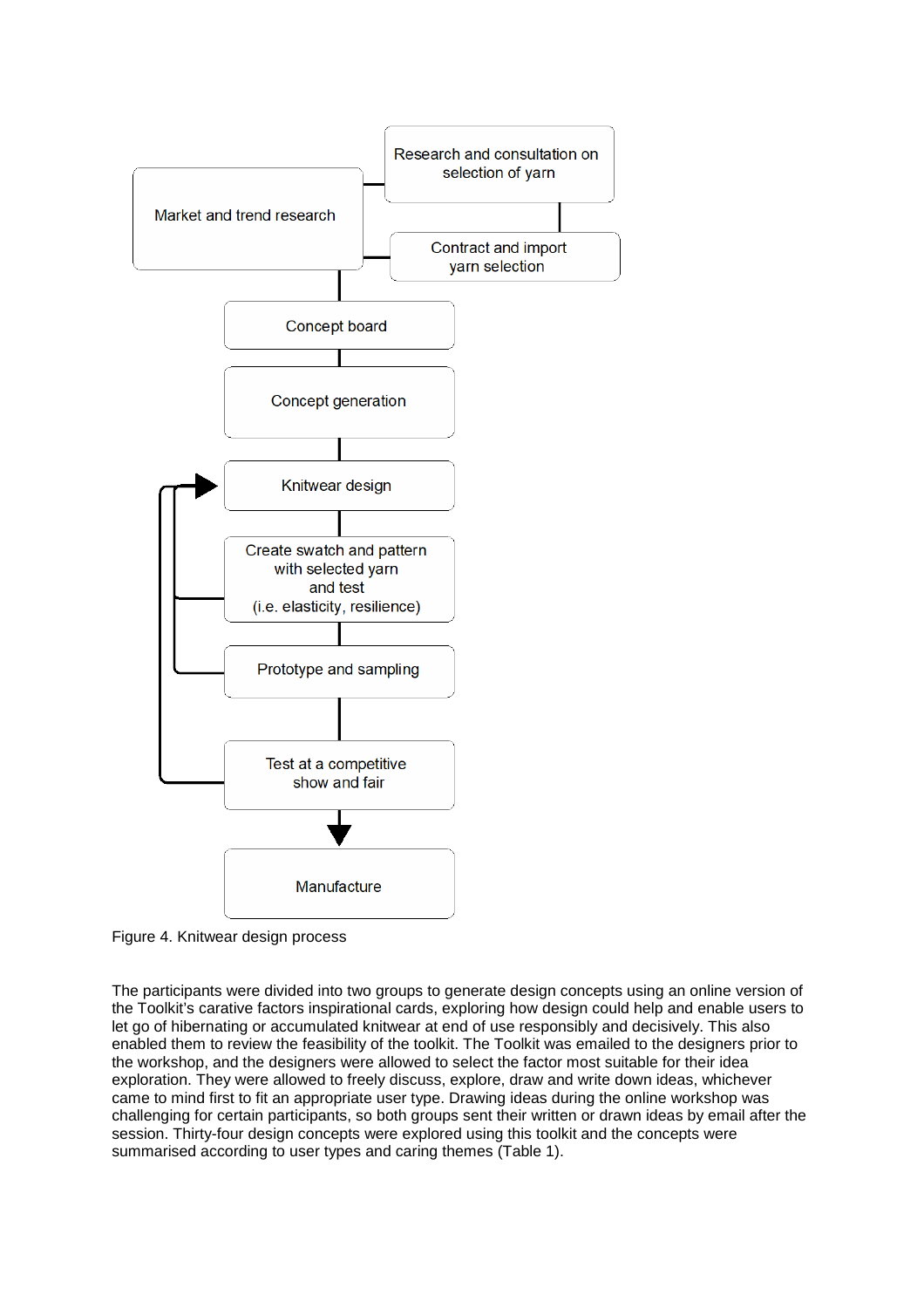|         |                | Attentive users                                                                                                                                                                                                                                                                                                                     | Cautious participants                                                                                                                                                                                                                                                                                                                                                                                       | Careless consumers                                                                                     |
|---------|----------------|-------------------------------------------------------------------------------------------------------------------------------------------------------------------------------------------------------------------------------------------------------------------------------------------------------------------------------------|-------------------------------------------------------------------------------------------------------------------------------------------------------------------------------------------------------------------------------------------------------------------------------------------------------------------------------------------------------------------------------------------------------------|--------------------------------------------------------------------------------------------------------|
| Group 1 | Empathy        | Create and share an<br>empathic story about<br>the design and<br>manufacturing<br>process with users.<br>Create a small<br>garment - a hat or<br>scarf - with the by-<br>product yarn from the<br>manufacturing<br>process. Sell these<br>products at a charity<br>event. Inform users<br>the profit will be<br>donated to charity. | Inform user that end of<br>use knitwear is going to a<br>good cause/ Inform user<br>that collected knitwear will<br>be recycled for new<br>garments. Create<br>accessories if the<br>recycled material quality<br>is too low to produce a<br>new garment.                                                                                                                                                   |                                                                                                        |
| Group 1 | Responsibility | Inform users that the<br>knitwear is made of<br>renewable and<br>recyclable materials.<br>Provide a positive<br>image of the knitwear<br>through using<br>recyclable materials.<br>Inform users about the<br>positive environmental<br>impact.                                                                                      | Inform users that the<br>knitwear is made of<br>renewable and recyclable<br>materials.<br>Use other good examples<br>of responsible and<br>decisive disposal<br>behaviour by well-known<br>people to encourage<br>other users to follow their<br>lead.<br>Apply activism-related<br>graphic design to the<br>knitwear label. Users thus<br>feel proud of themselves<br>and build a positive self-<br>image. | Apply a penalty for<br>not returning the<br>knitwear at the end of<br>use.                             |
| Group 1 | Commitment     | Inform users that their<br>returned knitwear will<br>be recycled to<br>produce quality yarn.<br>Create a video to<br>share the process of<br>recycling.<br>Use recyclable<br>materials. Inform<br>users about the<br>knitwear material and<br>the positive impact<br>when it is returned to<br>the manufacturer.                    | Collect unwanted knitwear<br>from users and turn it into<br>recycled yarn. Create and<br>sell a DIY repair kit,<br>including recycled yarn.<br>Teach users about<br>upcycling methods using<br>the DIY kit that they can<br>apply to their unwanted<br>clothing.                                                                                                                                            | Reward system where<br>users get points or<br>coupons when they<br>return the knitwear to<br>the shop. |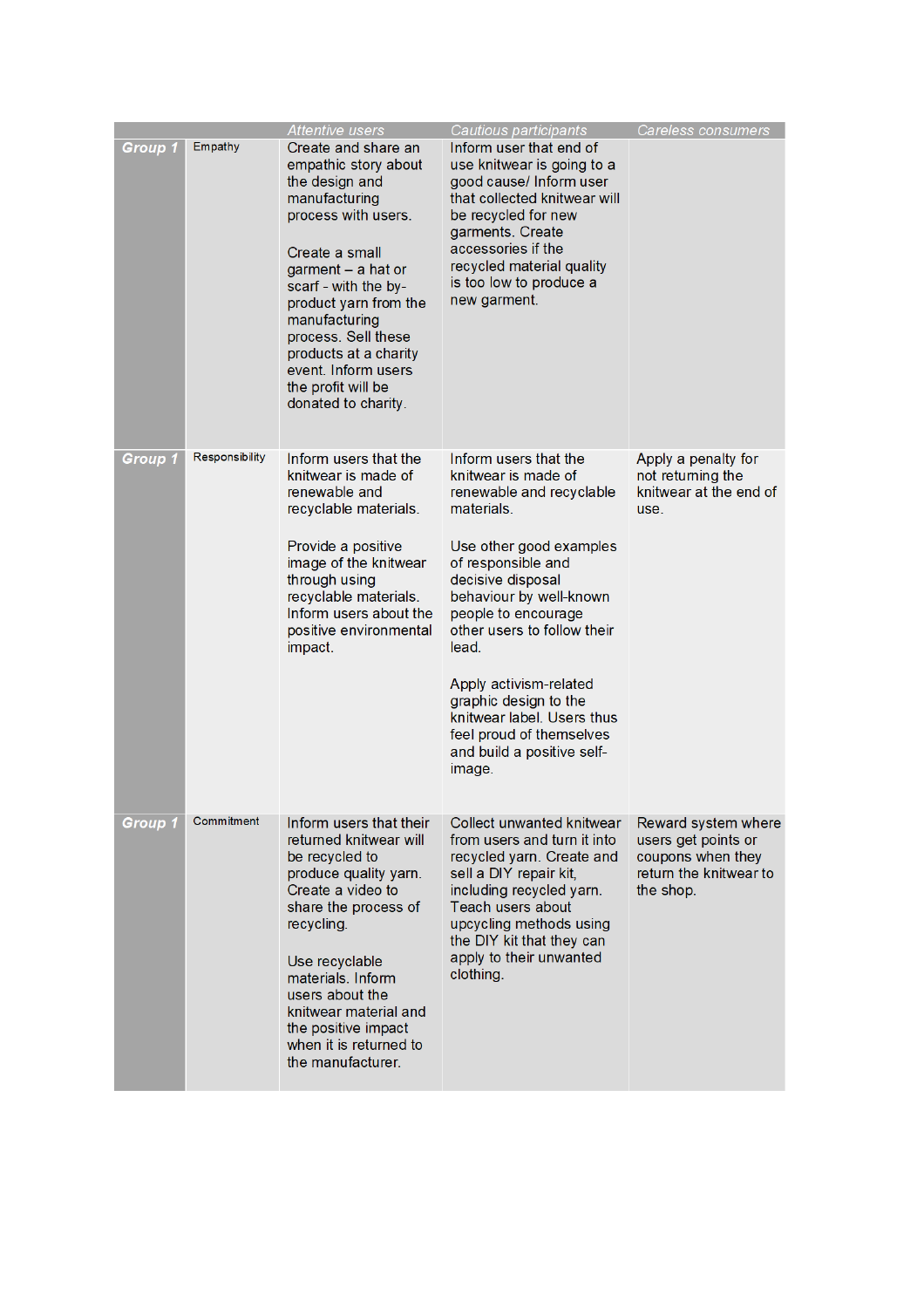|                |                    | Inform users about the<br>impact and result of<br>reuse and return<br>behaviour.                                                                                                                                                                                                                                                                                                                                                                                                                                                                                                                                                                                                                                                            |                                                                                                                                                                                                                                                                                                                                      |                                                                                                                                                                                                                                                                                                                                                                                                                                |
|----------------|--------------------|---------------------------------------------------------------------------------------------------------------------------------------------------------------------------------------------------------------------------------------------------------------------------------------------------------------------------------------------------------------------------------------------------------------------------------------------------------------------------------------------------------------------------------------------------------------------------------------------------------------------------------------------------------------------------------------------------------------------------------------------|--------------------------------------------------------------------------------------------------------------------------------------------------------------------------------------------------------------------------------------------------------------------------------------------------------------------------------------|--------------------------------------------------------------------------------------------------------------------------------------------------------------------------------------------------------------------------------------------------------------------------------------------------------------------------------------------------------------------------------------------------------------------------------|
| Group 1        | <b>Benevolence</b> |                                                                                                                                                                                                                                                                                                                                                                                                                                                                                                                                                                                                                                                                                                                                             |                                                                                                                                                                                                                                                                                                                                      | Eliminate the choice<br>of toxic material-<br>based knitwear.<br>Eliminate the choice<br>of low-quality<br>knitwear.                                                                                                                                                                                                                                                                                                           |
| <b>Group 2</b> | Empathy            | Create an engaging<br>story about the<br>design, manufacturing<br>and recycling process<br>and inform users<br>about it.<br>Produce a quality yarn<br>from collected<br>knitwear - This<br>requires a different<br>manufacturing<br>process and is<br>expensive. Inform<br>users about this<br>process on the<br>garment label. This<br>could be an<br>opportunity to create a<br>new brand line.<br>Create an online<br>platform or a physical<br>store which collects<br>unwanted knitwear<br>and repurposes it.<br>Skilled designers<br>deconstruct the knitted<br>fabric and pattern and<br>create new knitwear.<br>Design and create a<br>small bag, apron or<br>hat with surplus yarn<br>and donate these to a<br>developing country. | Inform users about the<br>negative impact and result<br>of their throw-away<br>behaviour.<br>Design a logo related to<br>the recyclability of<br>knitwear. Inform users<br>about the impact and<br>result of reuse, return,<br>recycle and throw-away<br>behaviour. Apply and<br>share the logo between<br>multiple knitwear brands. | Inform users that the<br>1% of the payment<br>goes to save<br>environment once<br>users return the end-<br>of-use knitwear to the<br>manufacturer.<br>Create an online<br>game in which users<br>design their own<br>character. A virtual<br>character grows and<br>become healthy when<br>users reuse, return or<br>recycle the knitwear. If<br>it is not returned or<br>recycled then the<br>character becomes<br>unhealthy. |
| <b>Group 2</b> | Responsibility     | <b>Educate and inform</b><br>users about the<br>reasons why sharing,<br>returning and<br>recycling behaviour<br>are relevant.                                                                                                                                                                                                                                                                                                                                                                                                                                                                                                                                                                                                               | Provide brand<br>membership points when<br>users donate the<br>knitwear. The company<br>selects from the donated<br>items those which were<br>previously fashionable,<br>based on fashion history.                                                                                                                                   | Users pay a deposit<br>and get it back when<br>they return the<br>knitwear.                                                                                                                                                                                                                                                                                                                                                    |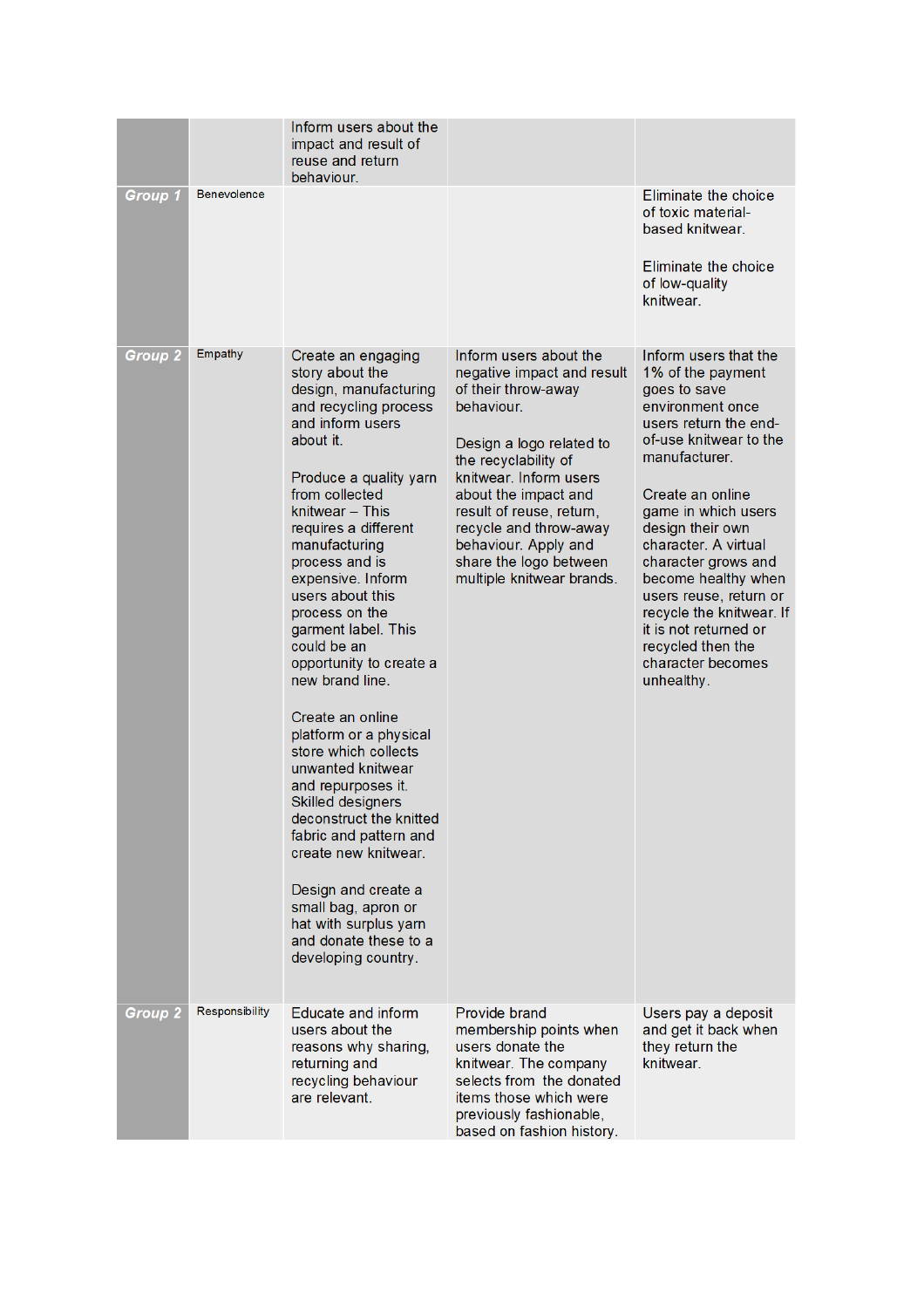|                |                    | Make knitwear with<br>recycled and (or)<br>recyclable yam.<br>Inform users about the<br>material by applying it<br>to a label.                                                   | Then create an exhibition<br>with the collected knitwear<br>and resell it.                                                                                                                                                                                                                                                                                                                                                                                                                                                                                                                         |                                                                                                                                                                                                                                                                                                                                                                                                                                                                                 |
|----------------|--------------------|----------------------------------------------------------------------------------------------------------------------------------------------------------------------------------|----------------------------------------------------------------------------------------------------------------------------------------------------------------------------------------------------------------------------------------------------------------------------------------------------------------------------------------------------------------------------------------------------------------------------------------------------------------------------------------------------------------------------------------------------------------------------------------------------|---------------------------------------------------------------------------------------------------------------------------------------------------------------------------------------------------------------------------------------------------------------------------------------------------------------------------------------------------------------------------------------------------------------------------------------------------------------------------------|
| <b>Group 2</b> | Commitment         | Create a service for<br>users to rent knitwear.<br>Reward the user if the<br>item is returned in a<br>good condition.<br>A collection service in<br>which users are<br>rewarded. | Provide information about<br>sustainable ways to<br>dispose of end-of-use<br>knitwear, and what other<br>brands or companies are<br>doing to achieve this.<br>Inform users about the<br>result of each kind of<br>behaviour.                                                                                                                                                                                                                                                                                                                                                                       | Create a service to<br>provide an update on<br>how other people in<br>the community are<br>disposing of their end-<br>of-use knitwear.<br>Reward users when<br>they reuse, return or<br>recycle their<br>unwanted knitwear.<br>Inform users that the<br>collected knitwear is<br>going to good causes<br>and provide an<br>update on the<br>disposed-of knitwear.<br>For example, inform<br>users when the<br>collected knitwear is<br>washed and turned<br>into a new garment. |
| <b>Group 2</b> | <b>Benevolence</b> |                                                                                                                                                                                  | Design a standardised but<br>friendly graphic logo for a<br>place that collects<br>unwanted knitwear - the<br>logo will help users with<br>ease of recognition and<br>accessibility.<br>Create an eye-catching<br>logo for a sustainable<br>disposal place. This logo<br>is also marked on the<br>garment label, to help<br>users to find the right<br>place to return and<br>recycle their knitwear.<br>Reduce the choice of<br>disposal methods - offer<br>no option for knitwear to<br>be buried as landfill, but<br>create more places that<br>will accept unwanted<br>knitwear for recycling. |                                                                                                                                                                                                                                                                                                                                                                                                                                                                                 |

Table 1. Ideas generated through the workshop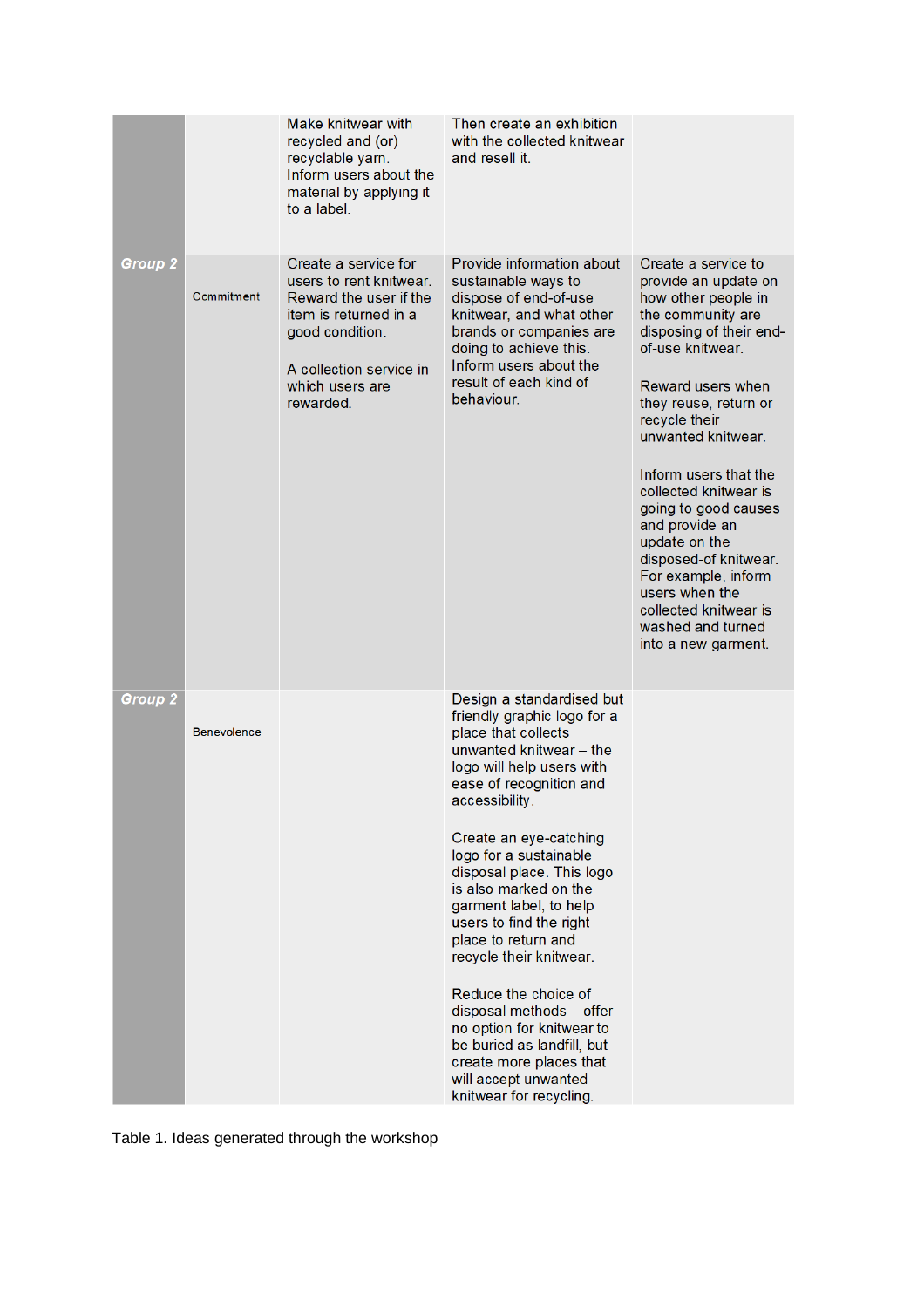The final session was to share the experience of using the Toolkit. The questions focused on the designers' experience of using of the Toolkit, how useful the Toolkit was, whether they understood the best way to use the Toolkit and whether they had acquired new knowledge.

# **Reflection**

The Toolkit enabled openness to new design ideas, according to all four of the knitwear designers. The metaphorically translated caring factors and the examples of the carative factors being applied in other design sectors provided an opportunity to learn from other design fields, and helped participants to generate ideas considering the end-of-use phase of knitwear. It provided an opportunity to link the problems and the solution within the idea generation process and further develop the designers' primary ideas. The participants emphasised that the Toolkit encouraged them to explore ideas from a different perspective, which indicates that the Toolkit informed the designers' idea-generation process and acted as an inspirational instrument and material to enable designers to devise creative design solutions. According to the participants, the Toolkit was occasionally used as a reference or a checklist when reviewing whether the generated ideas fitted into any of the themes or factors. The designers also tended to produce one solid idea by using a range of factors, mixing them together as they built upon the ideas. There were ideas to improve services or systems to encourage responsible and decisive disposal by users. This indicates that the Toolkit encourages designers to generate a broad range of approaches when it is used at early stage of the design process, and has the potential to act as an inspirational tool by stimulating designers' creative thinking process. Other ideas included designing a small knitted product with surplus yarn, which could improve the manufacturing process. This shows that the Toolkit provided an opportunity to rethink the current manufacturing process. For people in the "attentive users" group, providing relevant information and education was the most applicable. For "careless consumers", eliminating choices or providing benefits was seen as a very important aspect of changing users' behaviour. *Empathy* was also occasionally explored when creating services to encourage empathic emotional responses toother potential users, which enables users to pass the items on to other specific users. This indicates that all the Five Motives of Caring themes have the potential to be applied to the brainstorming process in the clothing design sector to influence their design thinking towards enabling user detachment from hibernation or accumulated knitwear at end of use and to promote users' care-giving behaviour in relation to peaceful letting go.

# **Discussion**

Tietze and Hansen (2013) have claimed that the PSS approach could enhance innovation in companies' behaviour towards generating less product manufacturing, utilization, and disposal (e.g. Baines et al., 2007; McDonough and Braungart, 2009), therefore contributing to a reduction in the impact of external environmental factors and a sustainable economy without government intervention (Tietze and Hansen 2013). Exploring ideas through the application of carative factors provides an opportunity for designers to consider a new development in products and services which aims to shift companies' approach from designing physical products only to designing a system of products and services, facilitating "product-oriented services" and "user-oriented services" (Tukker; 2004; Behrend et al., 2003; Zaring et al., 2001). In particular, the Toolkit prompts designers to generate ideas around transformation from consumer ownership to usership, enabling the return of products for reuse and remanufacturing and upcycling, as well as the collection of waste for recycling. The concepts that were designed in the workshop tended to promote users' determination towards responsible, decisive and appropriate user-product detachment to loosen the remaining emotional ties and ownership, enabling a closed loop system for materials. Group 1 generated ideas around a sustainable materialbased knitwear, but also a contract-based selling scheme that would let users return knitwear to the manufacturer, utilizing users' responsibility and commitment to objects at end of use to encourage decisive and responsible recycling behaviour. The online reward scheme idea generated by Group 2 is another good example of facilitating a product-oriented service. This idea involves the user receiving points once they have returned unwanted knitwear; the user then redeems the points when purchasing another garment from the same brand. This idea would be commercially beneficial to companies as a way of increasing their market share, and offers the chance to increase the size of their loyal customer base. Considering the efficiency of resources that is required in PSS, there is a benefit in terms of a reduction in material cost when a company takes back used products. Additionally, Group 2 generated an idea for a new business opportunity for a third party, which collects used knitwear and provides an upcycling service. This idea involves creating an eye-catching logo for a sustainable disposal place, the same logo being printed on the knitwear label, to help users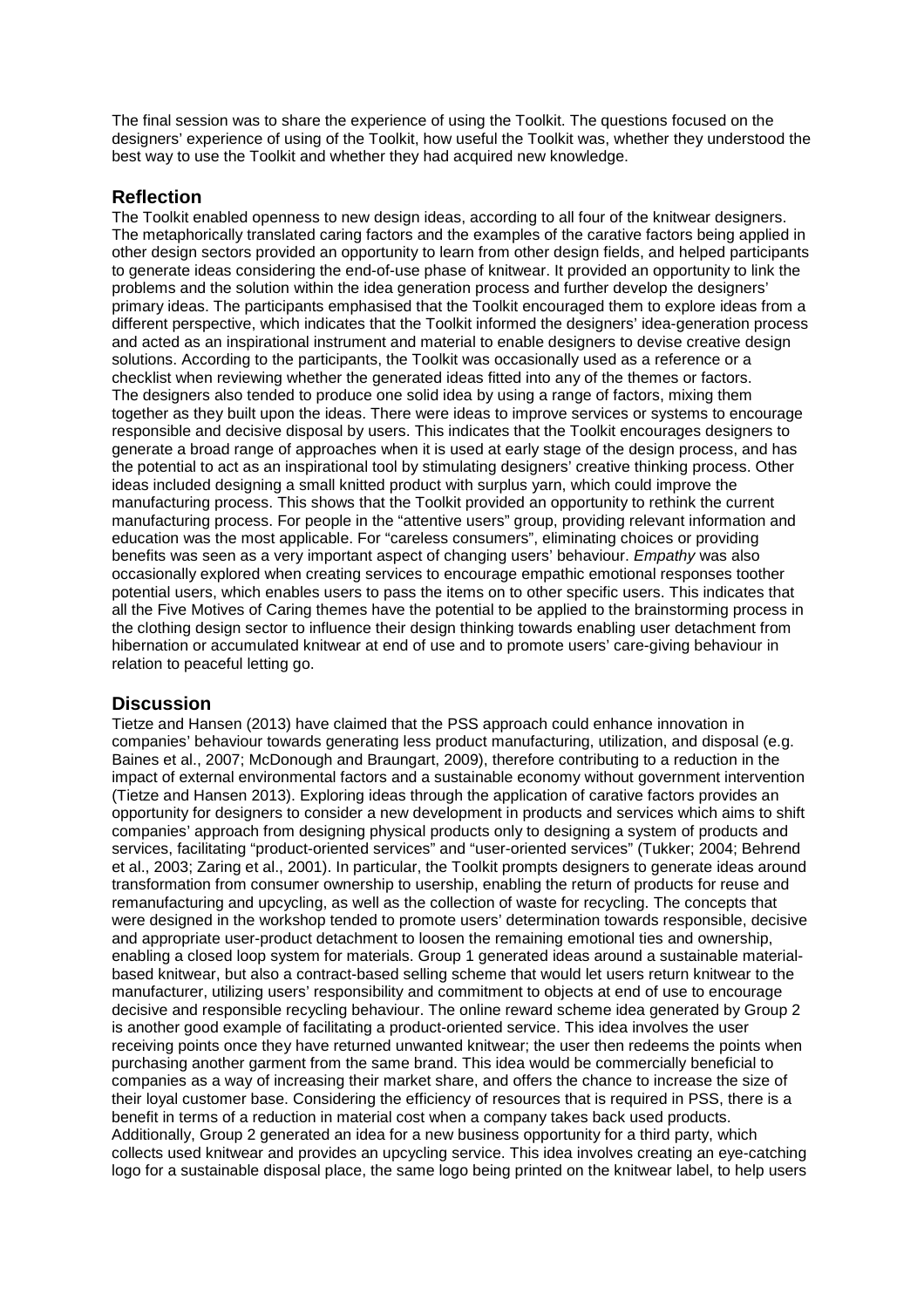identify the right place to return and recycle their garments. Most of the ideas evoked by the application of the Toolkit imply an increasing awareness of resource scarcity and a positive effect along the material chain through behaviour change in users.

Group 2 generated the idea of a rental scheme service for users to subscribe to a knitwear and recycling service: when the knitwear is no longer wanted they can return it to the recycling platform. This business model might provide an opportunity to increase benefits for the company, as it retains the ownership of products, and consumers only pay for services which facilitate a user-oriented service for a PSS model. This implies that carative factors have the potential to contribute to a PSS model by providing an opportunity to generate business and economic opportunities, but also environmental benefits.

However, the ideas generated and developed using the Toolkit face a number of challenges. For example, the quality of unwanted items will become lower during the collection process, and there is less demand for reused or remanufactured knitwear. Endlessly recycling material is costly (Andersen, 2007) and difficult to achieve: many companies will still focus on product-related services unless the technological system changes. Furthermore, the market involving the PSS model is probably of relatively low value compared to the product sales business model (Tukker, 2004).

# **Conclusion**

Through exploratory study, the potential benefits of using the Toolkit for idea development process by designers were established and the positive effects on an object's lifespan were demonstrated. It should be noted, however, the study was based on a limited sample. Despite this limitation, this study has demonstrated that applying caring themes in the design process influences design thinking towards detachment from hibernating or accumulated objects at end of use, enabling the user to return products for reuse or remanufacturing, as well as facilitating the collection of objects as waste for recycling in a zero-waste, circular system. This study will contribute to the growing field of design for sustainable behaviour and equip design approaches for PSS with new knowledge about design for sustainability.

# **Reference**

Baines, T.S., Lightfoot, H.W., Evans, S., Neely, A., Greenough, R., Peppard, J., Roy, R., Shehab, E., Braganza, A., Tiwari, A., Alcock, J.R., Angus, J.P., Bastl, M., Cousens, A., Irving, P., Johnson, M., Kingston, J., Lockett, H., Martinez, V.,Michele, P., Tranfield, D., Walton, I.M. & Wilson, H, 2007, "Stateof-the-art in product-service system." In: Institute of Mechanical Engineers, Part B: Journal of Engineering Manufacture, 1 October 2007, Cranfield. UK: SAGE Pub, 221 (10), pp. 1543-1552.

Behrend, S., Jasch, C., Kortmap, J., Hrauda, G., Firzner, R. and Velte, D, 2003, Eco-Service Development. Reinventing Supply and Demand in the European Union, Greenleaf, Sheffield.

Blustein, J. 1991, Care and commitment: Taking the personal point of view, Oxford University Press, New York.

Botsman, R. and Rogers, R. 2011, What's mine is yours. How collaborative consumption is changing the way we live, HarperCollins, London,

Chapman, J. 2005, Emotionally durable design: Objects, experiences and empathy. Earthscan, London.

Choi, Y., Stevens, J. & Brass C. 2018, "Carative Factors in the Design Development Process: Towards Understanding Owner–Object Detachment and Promoting Object Longevity.", The Design journal, vol. 21, pp. 477-497

Cooper, T. 2002, "Durable consumption: Reflection on product life cycles and the throwaway society. In: Hertwich", , Lifecycle Approach to Sustainable Consumption workshop proceeding, eds. Hertwich, E, IIASA, 22 November. Luxenberg: Austria, pp. 15-27.

Clark, G., Kosoris, J., Hong, L.N. & Crul, M. 2009, "Design for Sustainability: current Trends in Sustainable Product Design and Development.", Sustainability. Vol.1, no.3, pp. 409- 424.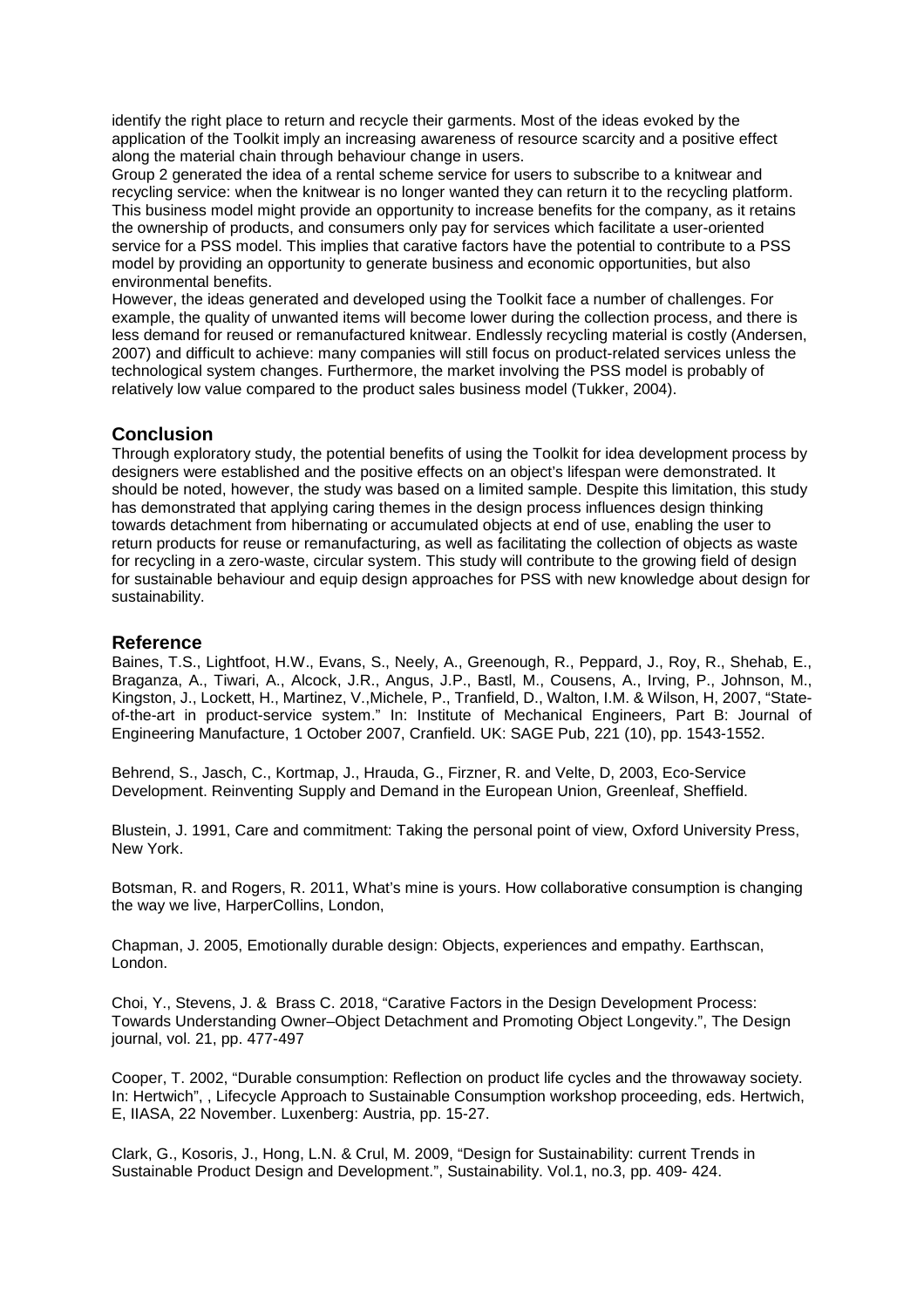Daae, J.Z. and Boks, C. 2014, "Dimensions of behaviour change.", Journal of Design Research, vol. 12, no. 3, pp. 145-172.

Denscombe, M. 2010, The good research guide: for small-scale social research projects. Maidenhead, Open University Press, McGraw-Hill.

Lewin, K. 1946, "Action research and minority problems.", Journal of Social Issues, vol.2, no.4, pp. 34-46.

Lockton, D., Harrison, D. and Stanton, N. 2008, "Making the user more efficient: Design for sustainable behaviour.", International Journal of Sustainable Engineering, vol.1, no.1, pp. 3-8.

Harris, F., Roby h. and Dibb, S. 2015, "Sustainable clothing: challenges, barriers and interventions for encouraging more sustainable consumer behaviour.", International Journal of Consumer Studies, vol. 40, no. 30, pp.309-318.

Jones, P. H. 2013, Designing for care*,* Brooklyn, Rosenfeld Media, New York.

Manzini, E., Vezzoli, C. and Clark, G. 2001, "Product service system: Using an existing concept as a new approach to sustainability.", Journal of Design Research. Vol. 1, no. 2, pp. 12- 18.

McDonough, W. & Braungart, M. 2009, Cradle to Cradle: Remaking the way we make things, Vintage, London.

Mugge, R., Schifferstein, H/N.J., Schoormans, J.P.L. 2010, "Product attachment and satisfaction: understanding consumers' post-purchase behaviour.", Journal of Marketing, vol 27, no. 3, pp. 271- 282.

Niinimäki, K. & Koskinen. 2011, "I Love this Dress, It Makes Me Feel Beautiful! Empathic Knowledge in Sustainable Design.", The Design Journal, vol. 14, no. 32, pp. 165-186.

Packard, V. 1963, The waste makers, Penguin, Harmondsworth.

Purtilo, R. & Doherty, R. 2010, Ethical dimensions in the health professions*.* 10th ed, Elsevier Health Science*,* Missouri.

Shaw, D., McMaster, R. & Newholm, T. 2016, "Care and commitment in ethical consumption: An exploration of the attitude-behaviour gap.", Journal of Business Ethic, vol. 136, no. 2, pp.251-265.

Schifferstein, H.N.J. & Zwartkruis-Pelgrim, E.P.H. 2008, "Consumer-Product Attachment: Measurement and Design Implication.", International Journal of Design, vol. 2, no. 3, pp.1-13.

Stahel, W. R. 2010. The Performance Economy. Basingstoke: Palgrave Macmillan, Basingstoke.

Tietze, F. and Hansen, E.G. 2013, "To own or to use? How product service system facilitate ecoinnovation behaviour". 2013 Academy of Management Conference*,* 3 April, Orland*,* p.30.

Tronto, J. C. 1993, Moral boundaries: A political argument for an ethic of care. Routledge, Great Britain.

Tukker, A. 2004, "Eight types of product–service system: eight ways to sustainability? Experiences from SusProNet.", Business strategy and the environment, vol. 13, no. 4, pp. 246- 260.

Van Nes, N. 2010, "Understanding replacement behaviour and exploring design solutions" in Longer lasting products: Alternatives to the throwaway society, ed. T. Cooper, Gower, Surrey, pp. 107–132.